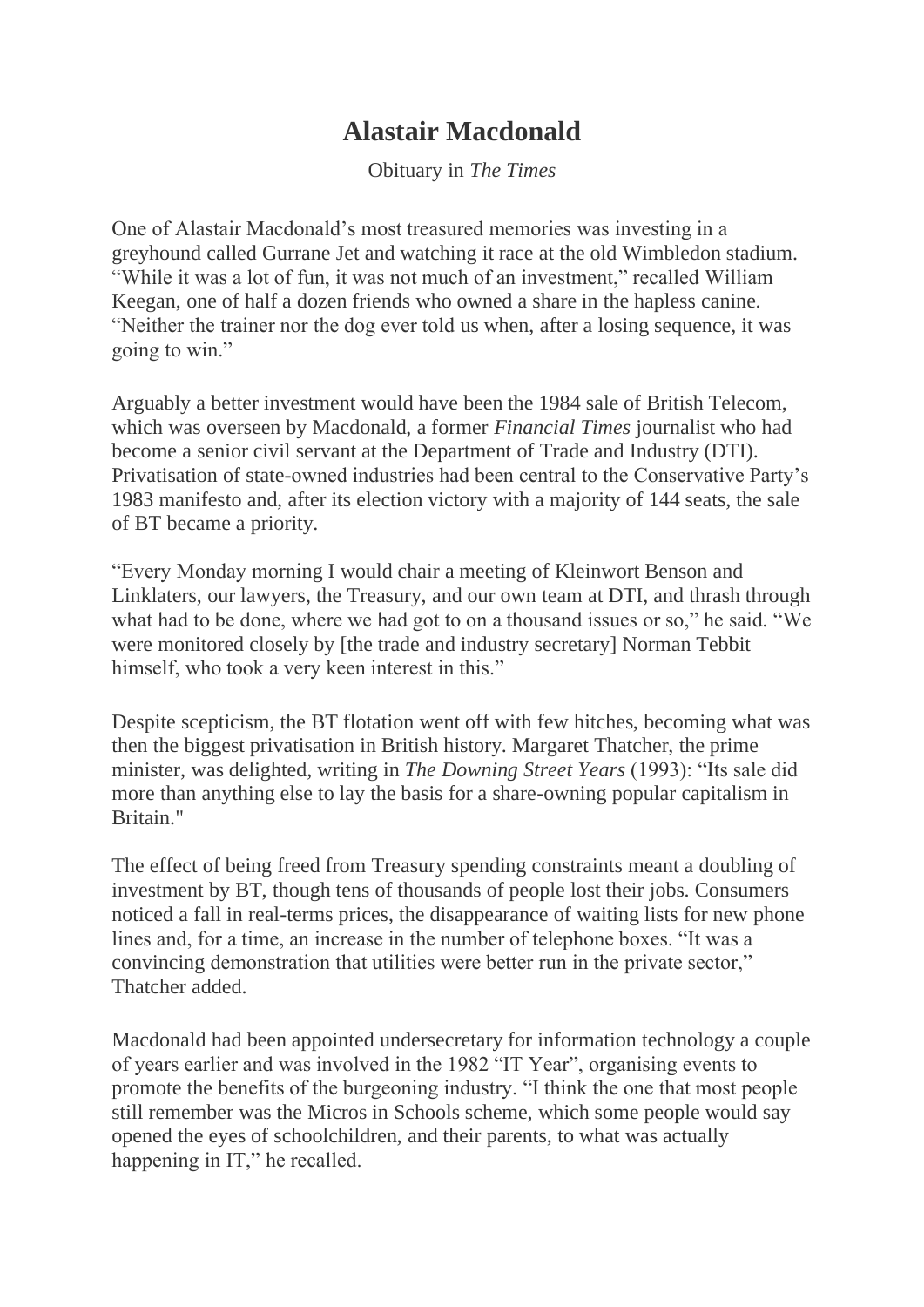He also became involved in the Alvey project, a response to the growth of Japan's fifth-generation initiative in computing. Its aim was to develop British technology, including in software engineering, intelligence and knowledge-based systems. The outcomes may not have been tangible but Macdonald believed there was a cultural gain. "For the first time in many disciplines, and certainly in IT, the three partners of government, industry and academe, working together as teams, was a very powerful and positive output from Alvey," he said.

Despite being an instrumental part of the technological revolution, Macdonald was not himself technically minded. He was once seconded to the Ministry of Defence, necessitating a quick change of home telephone number for security reasons. "Despite this being my first week at university and with no other way for me to make contact, he forgot to mention it to the family," recalled Fiona, his daughter.

Alastair John Peter Macdonald was born in Twickenham, southwest London, in 1940, the eldest of three children of Ewen Macdonald, an engineer who worked for a company producing meters to control the flow of pressure in power stations, and his wife, Hettie (née Spry); his younger sisters, Kathryn and Sheena, both became teachers and survive him.

He was brought up in Wimbledon, remaining a supporter of the local football team for the best part of 75 years. At Wimbledon College he was educated by Jesuits, recalling that they "provided a demanding academic discipline [and] were very proud of their traditions of teaching classics and arts subjects". In the sixth form he was part of a group who did their homework at the local public library, where the main newspapers were available on large lecterns and easy to read. When the library shut, they continued in the Alexandra pub.

Leaving school in 1959, Macdonald spent the summer working at Foyles bookshop in central London before reading modern history at Trinity College, Oxford, part of the first intake not to have been subjected to compulsory National Service. He became involved with *Isis*, the student magazine, working with Richard Ingrams, Paul Foot, Willie Rushton (who was not a student at that time) and Andrew Osmond. "They spoke about wanting to start a satirical magazine like the French *Le Canard enchaîné*," he recalled. "And the term after they left, indeed the term in which I took over as editor of *Isis* [in succession to Grey Gowrie, obituary, September 24, 2021], they started this strange little magazine which had the title *Private Eye*."

On graduating he spent nine months at *The Spectator* and in 1963 joined the *Financial Times*, writing a couple of features a week about different industries. "That experience was actually almost like going to a business school for a year or two," he said.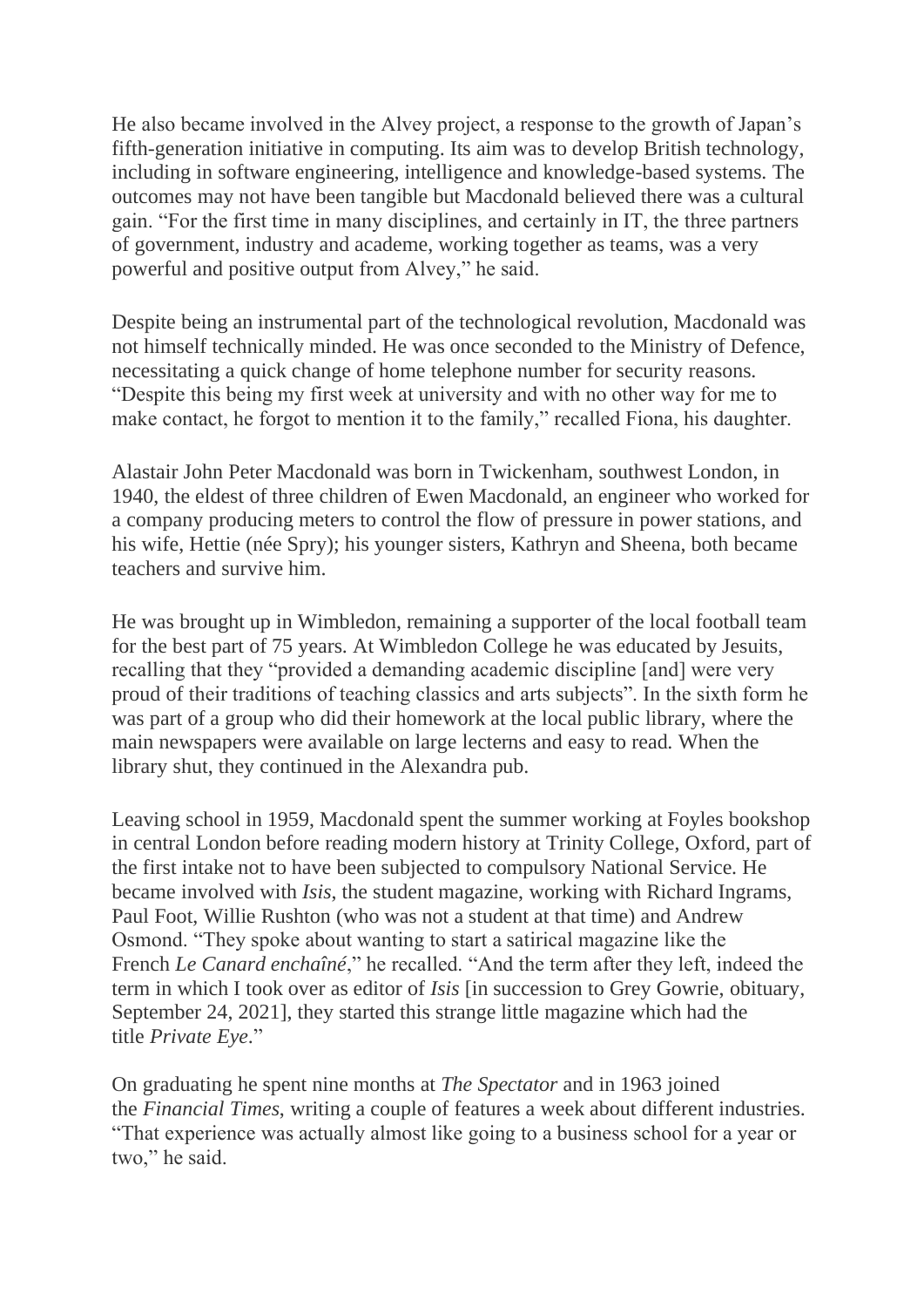His career progressed well, with a spell in Washington. In 1966 he returned to London as features editor and met Jane Morris, a secretary at the paper. They kept quiet about their courtship, but one day a staff photographer travelling on the No 11 bus along Fleet Street spotted them arm in arm. News of their liaison quickly spread throughout the office and they were married in 1969. Jane survives him with their children: James and Lucy, who are teachers, and Fiona, who works in corporate communications.

By the age of 28 Macdonald was growing restless in his work. "Being in Washington, I got to know quite well a lot of people at the British embassy who were kind enough to say, 'Well, if you are ever looking for something else, why don't you try the civil service?' . . . It sounded quite stimulating."

He started at the Department of Economic Affairs, which was soon absorbed into the Treasury, and by 1971 was at the DTI. Asked once why, being so devoted to newspapers, he had moved into the civil service, he looked his best friend in the eye and replied in a determined voice: "Power is where power lies." The family recalled that while he avoided bringing home the stresses and strains of work, they were not exempt from civil-service speak. Phrases such as "I would be grateful for a quiet word" were enough to set alarm bells ringing, while the response "We will see" to one of their suggestions meant that it would never happen.

After his forays into IT he was seconded to the MoD in 1990 before returning to the DTI as director- general (industry), overseeing industrial policy. He retired in 2000 but became a civil service commissioner, helping to regulate the appointment of senior civil servants. He was also president of BCS, the Chartered Institute for IT.

Macdonald was a man of great probity. He did not invest personally in the BT flotation and as a civil servant always insisted on paying his own share of a meal with a journalist. Yet he could still make mischief. At the height of the Vietnam War, he and Keegan were enjoying lunch in Washington with a couple who had been married that morning. After several bottles of wine, the groom asked if Macdonald should check whether the *FT* in London was in need of stories. In those pre-mobile phone days he made his way to the office near by. Returning a few minutes later he picked up a glass and declared: "They asked me what news there was today." Pause. "I told them there is no news in Washington today."

## **Alastair Macdonald CB, journalist and civil servant, was born on August 11, 1940. He died after a short illness on January 9, 2022, aged 81**

**Ian Taylor** added ...